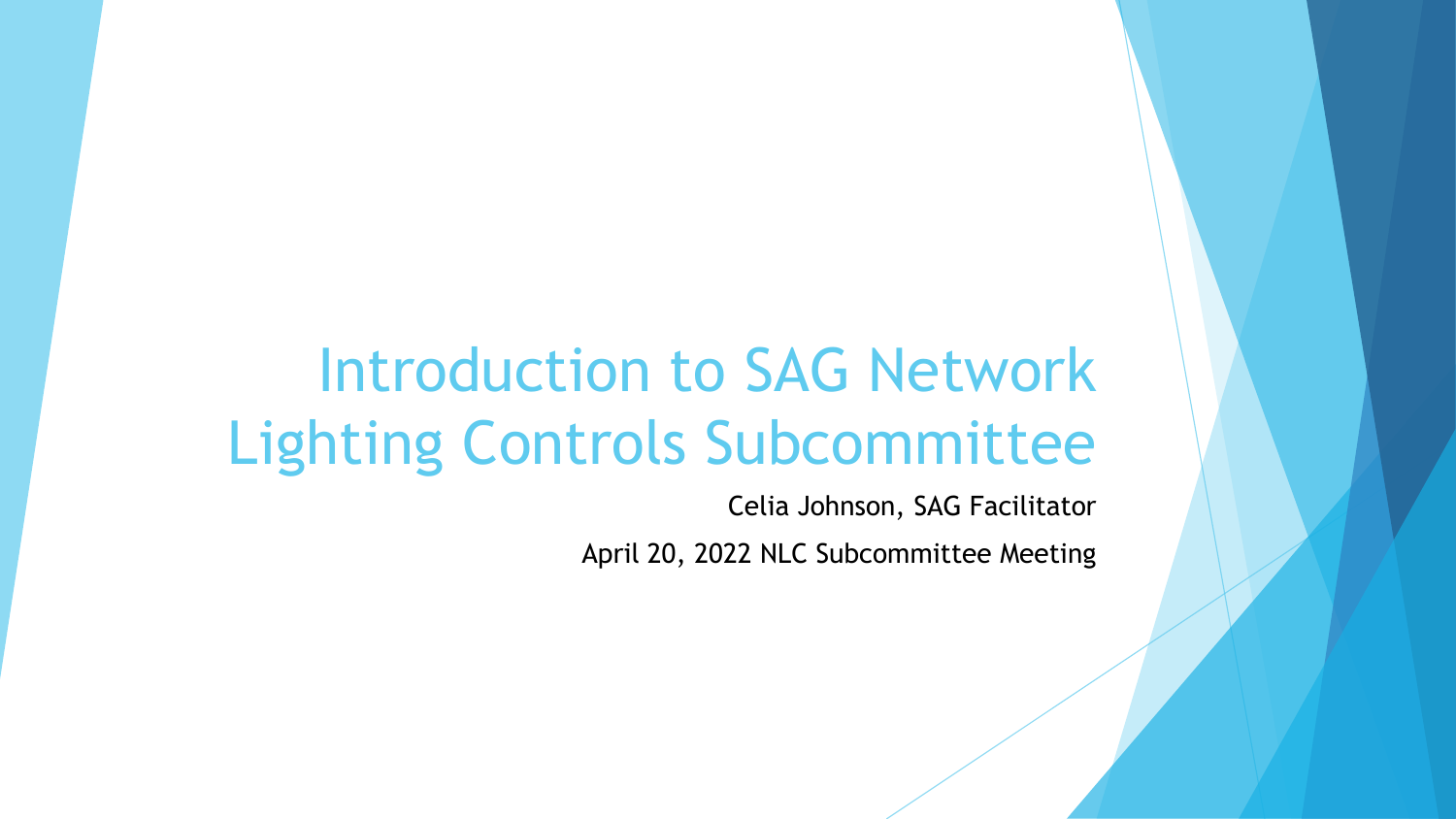## SAG Network Lighting Controls Subcommittee

- **Purpose:** To discuss measures associated with network lighting controls with Ameren Illinois, ComEd and interested stakeholders, including strategies for accelerating adoption of networked lighting controls, luminaire level lighting controls, and other related measures
- **Background:** The 2022-2025 EE Plan Stipulated Agreements between Ameren Illinois, ComEd and non-financially interested stakeholders referenced creating a new Subcommittee to discuss updates on the measures associated with network lighting controls
- **Working Group Website:**

**[https://www.ilsag.info/meetings/subcommittees/network-lighting-controls](https://www.ilsag.info/meetings/subcommittees/network-lighting-controls-subcommittee/)subcommittee/**

2

- **Participation:** Open to all interested SAG participants, unless a topic may present a financial conflict of interest; SAG participants are invited to selfselect into the Working Group
- **Meeting Timing:** Quarterly in 2022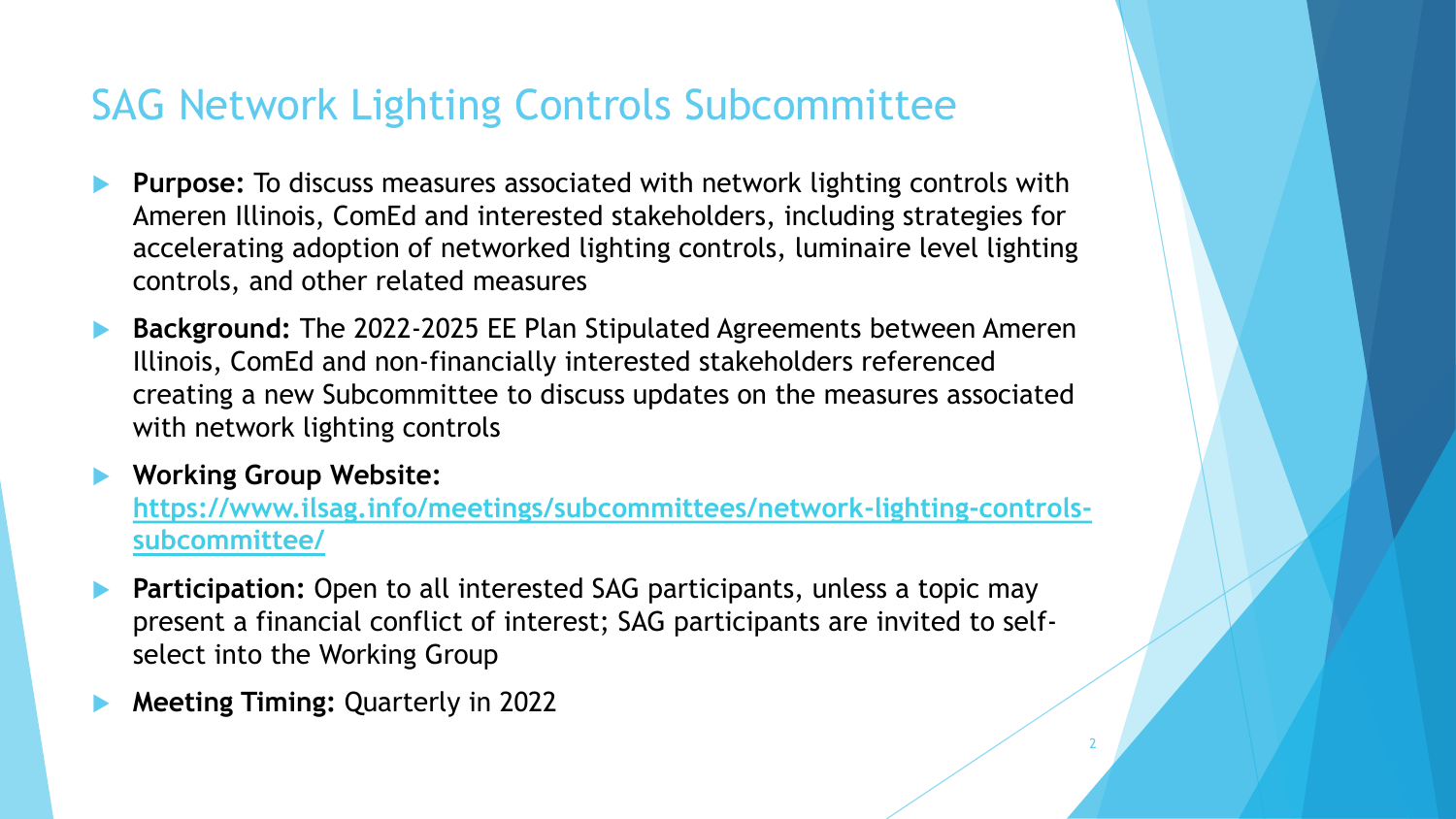#### Excerpts from Stipulated Agreements

- **Ameren Illinois Stipulated Agreement:** *The Parties agree to recommend to the SAG facilitator to establish a Technical Advisory Committee subcommittee to address the measures associated with network lighting controls ("NLC"). This subcommittee could include, at a minimum, representatives from Natural Resources Defense Council, Commonwealth Edison, and Ameren Illinois.*
- **ComEd Stipulated Agreement:** *ComEd will meet periodically with the NRDC and any other interested SAG participants to provide updates on progress in and discuss refinements in strategy for accelerating adoption of networked lighting controls, luminaire level lighting controls and other related measures. Such meetings will be at least quarterly in 2022 and at least biannually from 2023 through 2025.*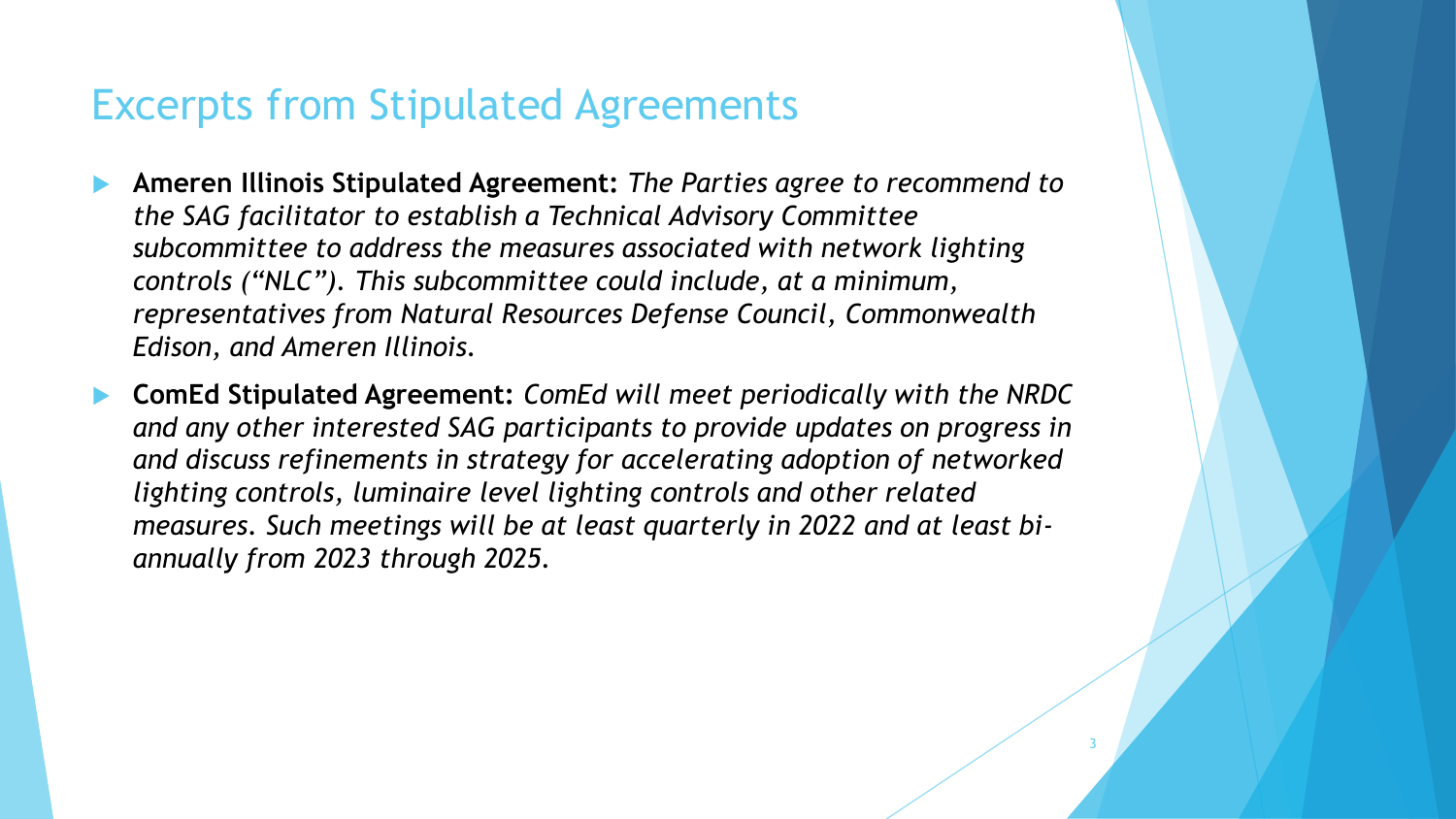### Feedback Requested

- 1. What month is best for NLC Subcommittee meetings in Q3 and Q4?
- 2. What topics related to network lighting controls should be discussed at future meetings in 2022?

4